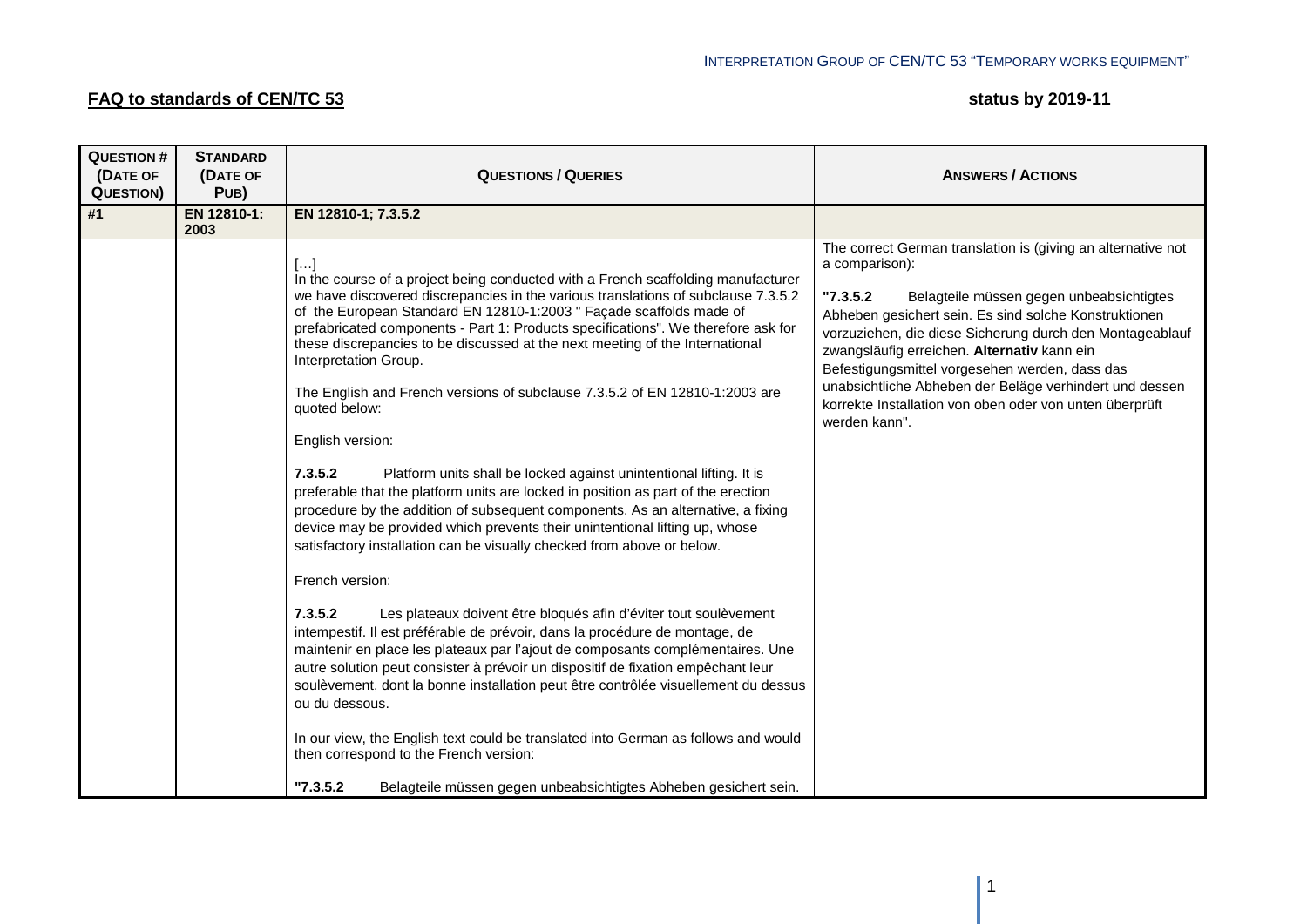| <b>QUESTION#</b><br>(DATE OF | <b>STANDARD</b><br>(DATE OF | <b>QUESTIONS / QUERIES</b>                                                                                                                                                                                                                                                                                                                                                                                                          | <b>ANSWERS / ACTIONS</b>                                                                                                                                                                                                                           |
|------------------------------|-----------------------------|-------------------------------------------------------------------------------------------------------------------------------------------------------------------------------------------------------------------------------------------------------------------------------------------------------------------------------------------------------------------------------------------------------------------------------------|----------------------------------------------------------------------------------------------------------------------------------------------------------------------------------------------------------------------------------------------------|
| <b>QUESTION)</b>             | PUB)                        |                                                                                                                                                                                                                                                                                                                                                                                                                                     |                                                                                                                                                                                                                                                    |
|                              |                             | Es ist vorzuziehen, dass die die Lagesicherung der Beläge im Rahmen des<br>Aufbauvorganges durch die Montage der folgenden Bauteile erfolgt. Alternativ<br>kann ein Befestigungsmittel vorgesehen werden, das das unabsichtliche Abheben<br>der Beläge verhindert und dessen korrekte Installation von oben oder von unten<br>überprüft werden kann".                                                                               |                                                                                                                                                                                                                                                    |
|                              |                             | The German version in the 2003 version of EN 12810-1:2003 is given below for<br>the sake of comparison:                                                                                                                                                                                                                                                                                                                             |                                                                                                                                                                                                                                                    |
|                              |                             | "7.3.5.2"<br>Belagteile müssen gegen unbeabsichtigtes Abheben gesichert sein.<br>Es sind solche Konstruktionen vorzuziehen, die diese Sicherung durch den<br>Montageablauf zwangsläufig erreichen. In Ausnahmefällen darf zur Verhinderung<br>eines unbeabsichtigten Abhebens ein Befestigungsmittel für Belagteile<br>vorgesehen werden, dessen richtige Montage von oben oder unten durch<br>Sichtprüfung überprüft werden kann". |                                                                                                                                                                                                                                                    |
|                              |                             | The clauses can be interpreted in different ways. In our view, the following is<br>particularly important:                                                                                                                                                                                                                                                                                                                          |                                                                                                                                                                                                                                                    |
|                              |                             | Third sentence: Is the use of a fixing device to prevent the unintentional uplifting of<br>platform units permitted as a alternative (see English and French versions) or only<br>in exceptional cases (German version)? What would be the definition of an<br>exceptional case?                                                                                                                                                    |                                                                                                                                                                                                                                                    |
|                              |                             | In practice, the different versions given in the standard result in foreign<br>manufacturers wishing to apply for a technical approval in Germany being unsure<br>how to proceed. It is for this reason, as well as to ensure that manufacturers are<br>correctly informed, that a uniform interpretation of the clause should be achieved.<br>[]                                                                                   |                                                                                                                                                                                                                                                    |
| #2                           | EN 12810-1:<br>2003         | <b>EN 12810-1; Annex ZB</b>                                                                                                                                                                                                                                                                                                                                                                                                         |                                                                                                                                                                                                                                                    |
|                              |                             | […]<br>With regard to the safety mechanisms against unintentional lifting of platform units<br>the following points have come to our attention:<br>EN 12810-1:2003, Annex ZB (informative)                                                                                                                                                                                                                                          | […]<br>The national deviation from DIN EN 12810-1 regarding the<br>safety mechanism against unintentional lifting of platform<br>units was drawn up in 2003 and the term "reasonably<br>foreseeable misuse" had not yet been incorporated into the |
|                              |                             | <b>National A-deviations</b><br>Germany                                                                                                                                                                                                                                                                                                                                                                                             | German Equipment Safety Act. The intended use of a<br>machine is defined in subclause 3.12 of DIN EN 292-                                                                                                                                          |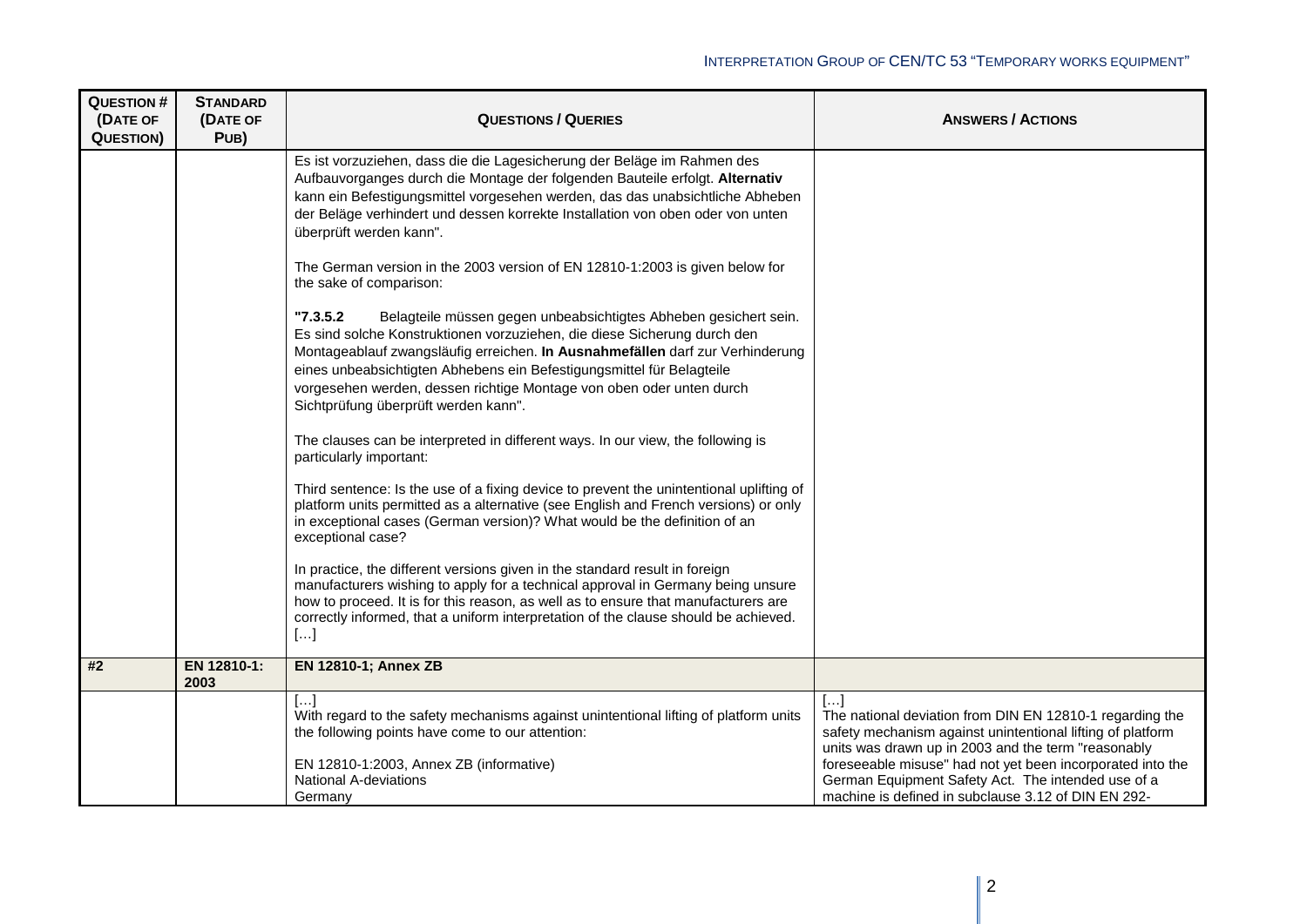| <b>QUESTION#</b><br>(DATE OF<br><b>QUESTION)</b> | <b>STANDARD</b><br>(DATE OF<br>PUB) | <b>QUESTIONS / QUERIES</b>                                                                                                                                                                                                                                                                                                                      | <b>ANSWERS / ACTIONS</b>                                                                                                                                                                                                                                                                                                                                                                                                                                                                                        |
|--------------------------------------------------|-------------------------------------|-------------------------------------------------------------------------------------------------------------------------------------------------------------------------------------------------------------------------------------------------------------------------------------------------------------------------------------------------|-----------------------------------------------------------------------------------------------------------------------------------------------------------------------------------------------------------------------------------------------------------------------------------------------------------------------------------------------------------------------------------------------------------------------------------------------------------------------------------------------------------------|
|                                                  |                                     | " $a)$<br>In deviation from 7.3.5.2 the safety mechanism against unintentional<br>lifting of platform units shall be in accordance with EN 292".<br>The standard EN 292 has been withdrawn and replaced by EN ISO 12100.<br>EN ISO 12100 covers the safety of machinery - general principles for design,<br>risk assessment and risk reduction. | 1:1991.<br>The intended use also includes compliance with the<br>technical specirfications set out in the instructions for use<br>and any reasonably foreseeable misuse must be taken into<br>account.<br>Note: With regard to the foreseeable misuse any risk<br>assessment should pay particular attention to the following                                                                                                                                                                                   |
|                                                  |                                     | What implications does this have for the interpretation of 7.3.5.2 in EN 12810-1?<br>$[]$                                                                                                                                                                                                                                                       | types of behaviour:<br>Foreseeable errors due to normal carelessness but<br>not due to intentional misuse of the machine.<br>Behaviour resulting from the tendency to choose<br>$\bullet$<br>the path of least resistance when performing a<br>task.<br>The term "foreseeable incorrect use" was then included in<br>section 2 (6) of the German Equipment and Product Safety<br>Act of 6 January 2004 (based on the European Product<br>Safety Directive), not only for machines but also for all<br>products: |
|                                                  |                                     |                                                                                                                                                                                                                                                                                                                                                 | "(6) Foreseeable incorrect use is taken to be the use of a<br>product in a way not intended by the company placing the<br>product on the market but can result from the reasonably<br>foreseeable behaviour of the expected user".<br>The corresponding requirement is subsequently included in<br>section $4(2)$ :<br>"Products not subject to section 4 (1) may only be placed on<br>the market if they are designed in such a way that they do                                                               |
|                                                  |                                     |                                                                                                                                                                                                                                                                                                                                                 | not endanger the health and safety of users or third parties<br>when used as intended or when misused in a way that is<br>foreseeable".<br>It can be concluded from the above sections that the<br>previous normative requirements have been incorporated<br>into both European and national legislation. The German<br>national deviation in EN 12810-1 thus applies throughout                                                                                                                                |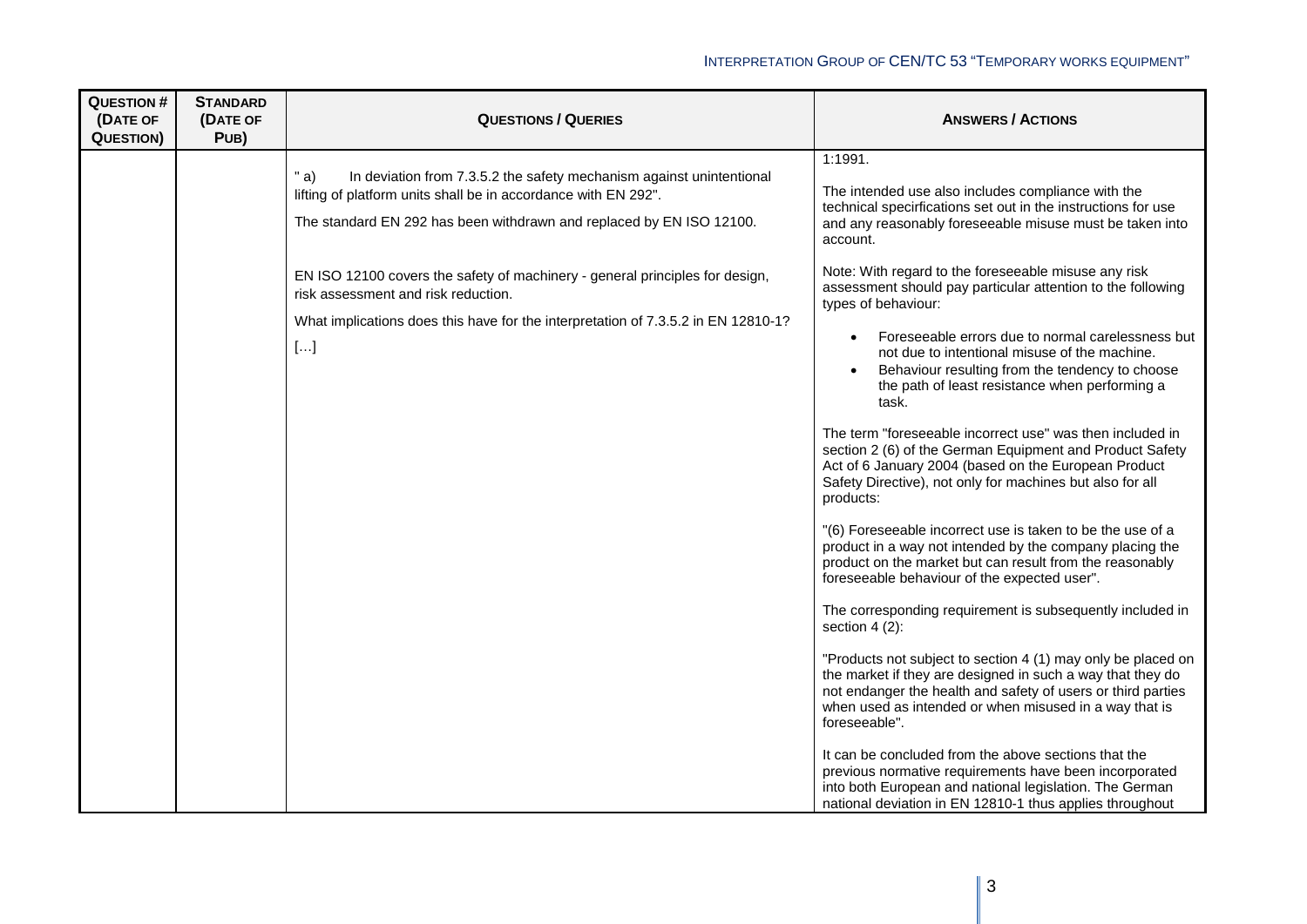| <b>QUESTION #</b><br>(DATE OF<br><b>QUESTION)</b> | <b>STANDARD</b><br>(DATE OF<br>PUB) | <b>QUESTIONS / QUERIES</b>                                                                                                                                                                                                                                                                                                                                                                                                                                                                                                                                                                                                                                                                    | <b>ANSWERS / ACTIONS</b>                                                                                                                                                                                                                                                                                                                                                                                                                                                                                                                                                                                                                                                               |
|---------------------------------------------------|-------------------------------------|-----------------------------------------------------------------------------------------------------------------------------------------------------------------------------------------------------------------------------------------------------------------------------------------------------------------------------------------------------------------------------------------------------------------------------------------------------------------------------------------------------------------------------------------------------------------------------------------------------------------------------------------------------------------------------------------------|----------------------------------------------------------------------------------------------------------------------------------------------------------------------------------------------------------------------------------------------------------------------------------------------------------------------------------------------------------------------------------------------------------------------------------------------------------------------------------------------------------------------------------------------------------------------------------------------------------------------------------------------------------------------------------------|
| #3                                                | EN 12810-1:<br>2003                 | EN 12810-1; 6.2.2                                                                                                                                                                                                                                                                                                                                                                                                                                                                                                                                                                                                                                                                             | the EU. The previous wording in EN 292 helps us to better<br>understand the concept of foreseeable misuse.<br>It is for the reasons stated above that we cannot accept the<br>safety mechanisms against unintentional lifting of platform<br>units recently submitted to us (Goya, MJ).<br>$\left[\ldots\right]$                                                                                                                                                                                                                                                                                                                                                                       |
|                                                   | (and<br>EN 10219-2)                 |                                                                                                                                                                                                                                                                                                                                                                                                                                                                                                                                                                                                                                                                                               |                                                                                                                                                                                                                                                                                                                                                                                                                                                                                                                                                                                                                                                                                        |
|                                                   |                                     | IJ<br>We have a query regarding the vertical frames of façade scaffolds.<br>EN 12810 specifies that the vertical components of façade scaffolds with a high<br>yield stress may have a minimum wall thickness of 2.7 mm, with a minus tolerance<br>of 0.2 mm. The minimum wall thickness is therefore 2.5 mm.<br>In a number of technical approvals such as Z-8.1-29, the tubing is described as<br>48.3 x 2.7 in accordance with EN 10219-1. However, a tolerance of +/- 10% is<br>specified for the wall thickness in that standard. This means that the minimum wall<br>thickness may be 2.43 mm.<br>My question is therefore what is the actual lower limit for the wall thickness?<br>[] | $\left[\ldots\right]$<br>There is obviously a discrepancy between EN 12810-1 and<br>EN 10219-2 although tubing specified in the latter standard<br>is generally used in practice at present. Reference is<br>currently made to EN 10219-2 in nearly all technical<br>approvals. Such deviations may of course be covered by the<br>approval procedure, although the scaffolding will then<br>(strictly speaking) not conform to EN 12810-1. I cannot see<br>any problems here from a technical point of view as nominal<br>values are always used in the verifications and the dents<br>arising when the couplers are used will most certainly not<br>cause any serious changes.<br>[] |
| #4                                                | EN 12810-<br>1:2003                 | EN 12810-1; 6.2.2                                                                                                                                                                                                                                                                                                                                                                                                                                                                                                                                                                                                                                                                             |                                                                                                                                                                                                                                                                                                                                                                                                                                                                                                                                                                                                                                                                                        |
|                                                   |                                     | Do the provisions of paragraph 6.2.2 concerning steel tubes of external diameter<br>48.3mm apply for all scaffolding components?                                                                                                                                                                                                                                                                                                                                                                                                                                                                                                                                                              | The provisions of clause 6.2.2 concerning the wall-thickness<br>of tubes with an outer diameter of 48,3 mm apply only to<br>tubes which are intended for attaching couplers according to<br>DIN EN 74-series. Generally this is valid for tubes used in<br>scaffold frames or for up-rights and transoms in modular<br>scaffold systems. Components with the same outer<br>diameter to which it is not purposeful to attach couplers, like<br>specially designed diagonals for scaffold systems, may have<br>a wall-thickness less than the provision of clause 6.2.2.                                                                                                                 |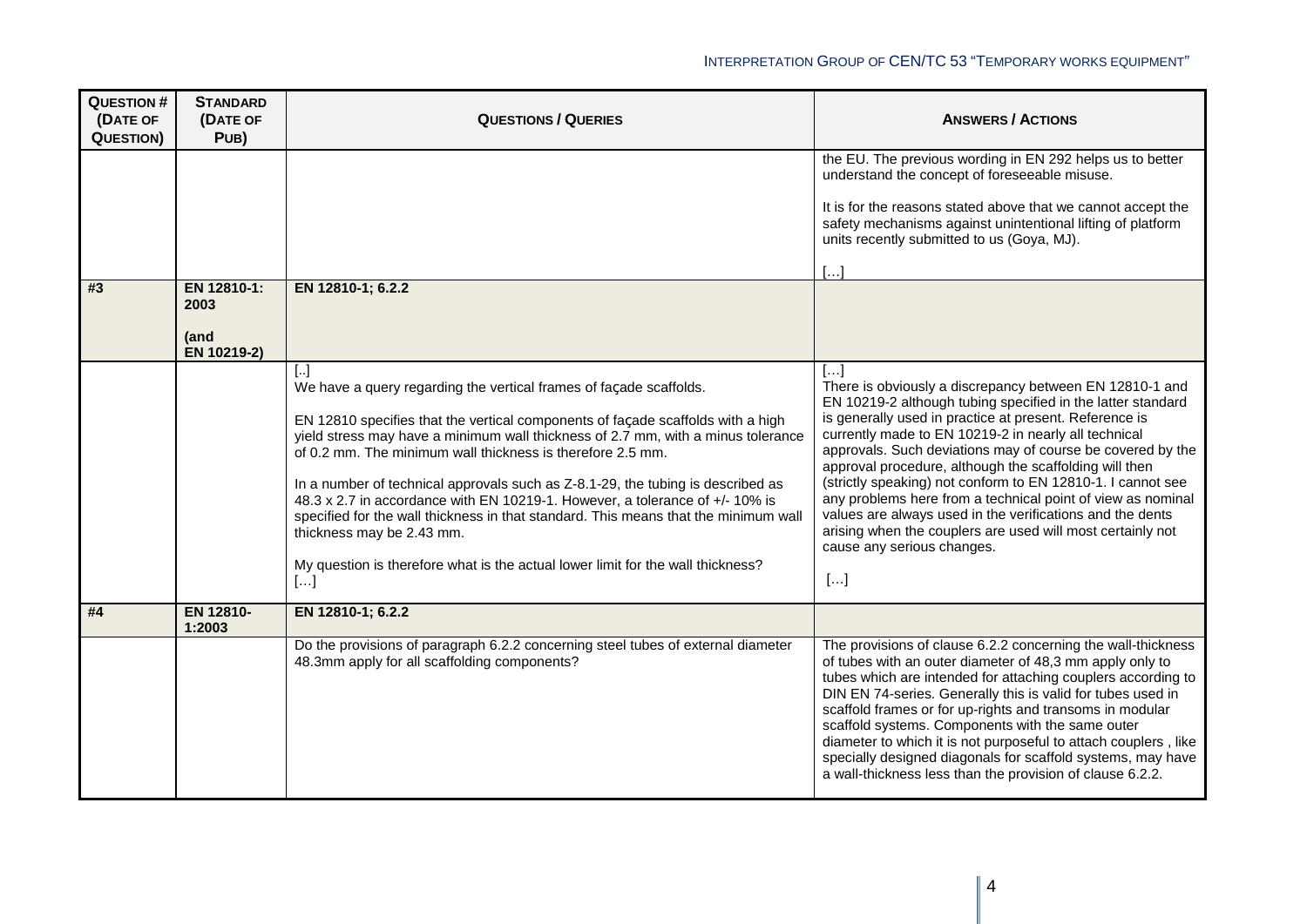| <b>QUESTION#</b><br>(DATE OF<br><b>QUESTION)</b> | <b>STANDARD</b><br>(DATE OF<br>PUB) | <b>QUESTIONS / QUERIES</b>                                                                                                                                                                                                                                                                                                                                                                                                                                                                                                                                                                                                                                                                                                                                                                              | <b>ANSWERS / ACTIONS</b>                                                                                                                                                                                                                                                                                                                                                                                                                                                                                                                                                                                                                                                                                                                                                                                                                                                                                                                                                                                                                                                                                                                                                                                                                                                                                                                                                                                                                                                                                                                                  |
|--------------------------------------------------|-------------------------------------|---------------------------------------------------------------------------------------------------------------------------------------------------------------------------------------------------------------------------------------------------------------------------------------------------------------------------------------------------------------------------------------------------------------------------------------------------------------------------------------------------------------------------------------------------------------------------------------------------------------------------------------------------------------------------------------------------------------------------------------------------------------------------------------------------------|-----------------------------------------------------------------------------------------------------------------------------------------------------------------------------------------------------------------------------------------------------------------------------------------------------------------------------------------------------------------------------------------------------------------------------------------------------------------------------------------------------------------------------------------------------------------------------------------------------------------------------------------------------------------------------------------------------------------------------------------------------------------------------------------------------------------------------------------------------------------------------------------------------------------------------------------------------------------------------------------------------------------------------------------------------------------------------------------------------------------------------------------------------------------------------------------------------------------------------------------------------------------------------------------------------------------------------------------------------------------------------------------------------------------------------------------------------------------------------------------------------------------------------------------------------------|
| #5                                               | EN 12811-1:<br>2003                 | EN 12811-1; 5.5.1                                                                                                                                                                                                                                                                                                                                                                                                                                                                                                                                                                                                                                                                                                                                                                                       |                                                                                                                                                                                                                                                                                                                                                                                                                                                                                                                                                                                                                                                                                                                                                                                                                                                                                                                                                                                                                                                                                                                                                                                                                                                                                                                                                                                                                                                                                                                                                           |
|                                                  |                                     | Par. 5.5.1 requires that the side protection shall be secured against unintended<br>remove. Does this requirement also apply for toe boards?                                                                                                                                                                                                                                                                                                                                                                                                                                                                                                                                                                                                                                                            | This requirement does not apply to toe boards as there is no<br>increased risk for the workers on site when toe boards are<br>not additionally secured.                                                                                                                                                                                                                                                                                                                                                                                                                                                                                                                                                                                                                                                                                                                                                                                                                                                                                                                                                                                                                                                                                                                                                                                                                                                                                                                                                                                                   |
| #6                                               | EN 12812:<br>2008                   | EN 12812; 9.3.3                                                                                                                                                                                                                                                                                                                                                                                                                                                                                                                                                                                                                                                                                                                                                                                         |                                                                                                                                                                                                                                                                                                                                                                                                                                                                                                                                                                                                                                                                                                                                                                                                                                                                                                                                                                                                                                                                                                                                                                                                                                                                                                                                                                                                                                                                                                                                                           |
|                                                  |                                     | Clause 9.3.3 refers for defining and confirming of the relevant imperfections for the<br>design of class B1 falsework in the second sentence to on-site measurements.<br>This is valid and viable for falsework which is designed against the detailed<br>requirements of a specific job. In the case of developing and designing proprietary<br>falsework systems, the designer is confronted with the problem, that he has to<br>define reasonable values for the imperfections. Is it for these applications in line<br>with clause 9.3.3 to define the imperfections resulting from the modular character<br>of the construction on the base of the looseness' calculated using nominal cross-<br>section-values of the components under consideration or verified by a survey of a<br>test set-up? | Beside the bow-imperfections for single components of a<br>falsework structure, which are to be established according<br>to the relevant clauses of EN 1993-1-1, clause 9.3.3 of EN<br>12812:2008 specifies, for the purpose of determining the<br>relevant angular imperfections and eccentricities, i.e.<br>geometrical imperfections, for falsework in design class B1,<br>a range between the values stated in EN 1993-1-1 and the<br>figures given in clause 9.3.2 of EN 12812. Within these<br>boundaries, the designer is free to take any value for the<br>geometrical imperfections as long as he ensures that the<br>erection of the falsework on site matches with these<br>assumptions. This provision was stated having typical<br>falsework constructions comprising of mostly independent<br>elements, i.e. steel-girders, steel-columns etc. in mind.<br>For modular falsework systems this provision has to be<br>extended. For these systems, geometrical imperfections are<br>limited by the geometrical properties of the modular<br>elements, the components and the cross-sections involved.<br>Hence it is in line with the regulations of clause 9.3.3 of EN<br>12812:2008 to calculate the above mentioned geometrical<br>imperfections in these cases by using the dimensions of the<br>modular elements, i.e. geometry of frames, cross-section<br>etc., under consideration. A survey of a test set up is not<br>necessary as long as it is ensured by production control that<br>the relevant nominal values are maintained. |
| #7<br>$(2014-12)$                                | EN 12811-1:<br>2003                 | EN 12811-1; 6.3                                                                                                                                                                                                                                                                                                                                                                                                                                                                                                                                                                                                                                                                                                                                                                                         |                                                                                                                                                                                                                                                                                                                                                                                                                                                                                                                                                                                                                                                                                                                                                                                                                                                                                                                                                                                                                                                                                                                                                                                                                                                                                                                                                                                                                                                                                                                                                           |
|                                                  |                                     | Regarding the "Ultimate limit state", everything is clearly defined in the TC53-<br>Standards.                                                                                                                                                                                                                                                                                                                                                                                                                                                                                                                                                                                                                                                                                                          | For calculating the deflection of timber decking components<br>it is sufficient to take 80% of the instantaneous Young-<br>modulus E as a reference to take the time-dependent                                                                                                                                                                                                                                                                                                                                                                                                                                                                                                                                                                                                                                                                                                                                                                                                                                                                                                                                                                                                                                                                                                                                                                                                                                                                                                                                                                            |
|                                                  |                                     | Regarding the "Serviceability limit state" according to EN 1995, some values ( $k_{\text{def}}$ ,<br>$\psi$ ,) are missing.                                                                                                                                                                                                                                                                                                                                                                                                                                                                                                                                                                                                                                                                             | behavior of timber due to moisture, creep, load-duration etc.<br>into account.                                                                                                                                                                                                                                                                                                                                                                                                                                                                                                                                                                                                                                                                                                                                                                                                                                                                                                                                                                                                                                                                                                                                                                                                                                                                                                                                                                                                                                                                            |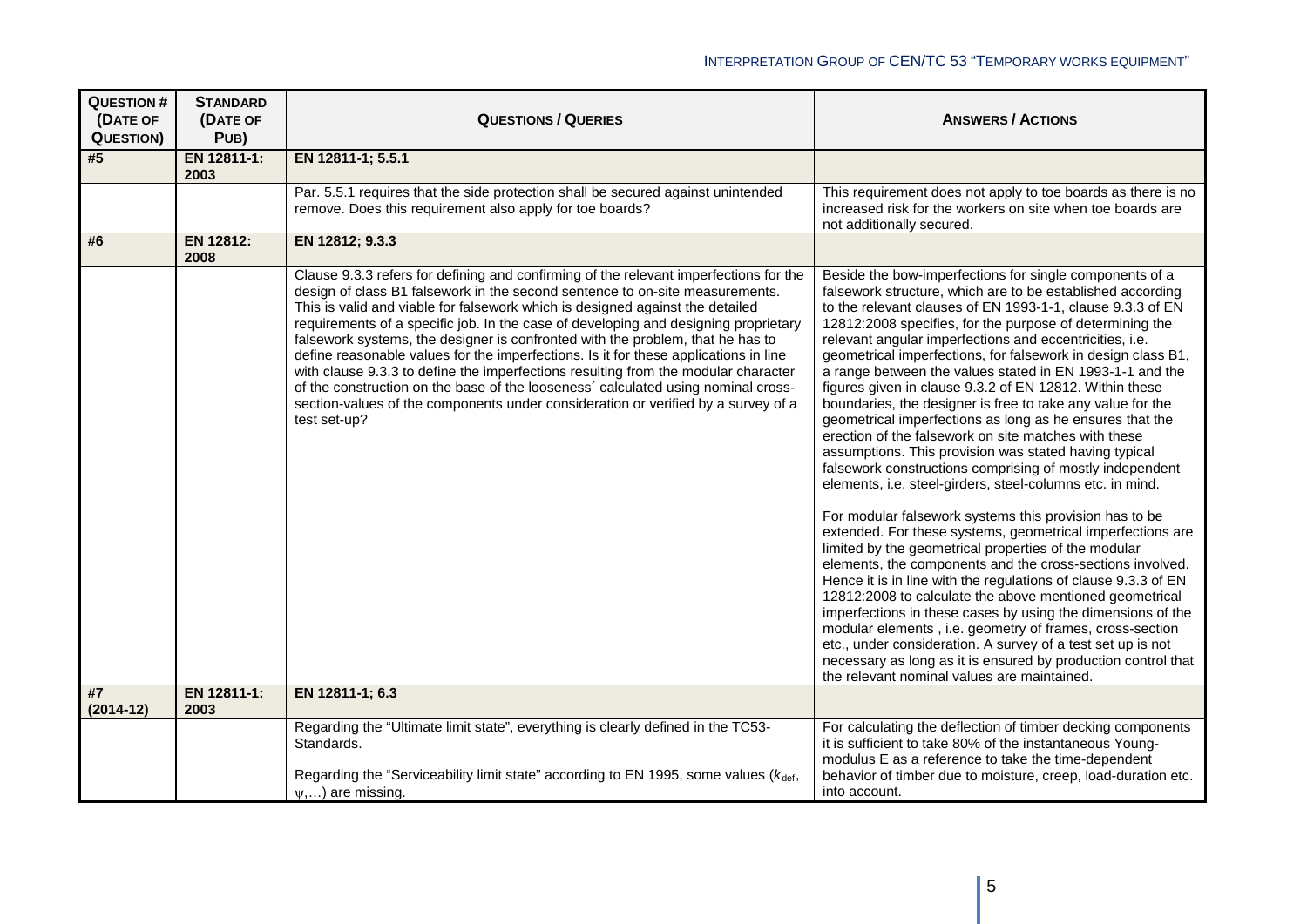| <b>QUESTION#</b><br>(DATE OF<br><b>QUESTION)</b> | <b>STANDARD</b><br>(DATE OF<br>PUB) | <b>QUESTIONS / QUERIES</b>                                                                                                                                                                                                                                                                                                                                                                                                                                                                                                                                                                                                                                                                                                                                                                                                                                                                                                                                               | <b>ANSWERS / ACTIONS</b>                                                                                                                                                                                                                                                        |
|--------------------------------------------------|-------------------------------------|--------------------------------------------------------------------------------------------------------------------------------------------------------------------------------------------------------------------------------------------------------------------------------------------------------------------------------------------------------------------------------------------------------------------------------------------------------------------------------------------------------------------------------------------------------------------------------------------------------------------------------------------------------------------------------------------------------------------------------------------------------------------------------------------------------------------------------------------------------------------------------------------------------------------------------------------------------------------------|---------------------------------------------------------------------------------------------------------------------------------------------------------------------------------------------------------------------------------------------------------------------------------|
|                                                  |                                     | There are some characteristics of "Temporary works equipment", for example:<br>"short-short-term load duration",<br>$\bullet$<br>different load classes, allowing permanent loading or not,<br>$\bullet$<br>short variable loads,<br>no influence on the result (building) when the working area has more<br>$\bullet$<br>deflection,<br>EN12811-1 takes these special conditions of temporary works equipment into<br>account when it instructs to calculate the deflection only with the concentrated<br>loads (and not with the "uniformly distributed loads").<br><b>Questions:</b><br>Which value is meant by "Deflections" under item 6.3 of EN 12811-1?<br>Does "deflection" according to EN 12811-1 mean<br>٠<br>$u_{fin,G}$<br>$u_{fin,Q,1}$<br>$u_{inst,G}$<br><br>or<br>just the elastic deflection without regarding $k_{\text{def}}$ .<br>$\bullet$<br>Which k <sub>def</sub> should be used for calculating the deflection of a working area?<br>$\bullet$ | $E_{d,fin} = E_{inst}$ /1,25                                                                                                                                                                                                                                                    |
| #8<br>$(2019-06)$                                | EN 12811-2:<br>2004                 | EN 12811-2; 8.1                                                                                                                                                                                                                                                                                                                                                                                                                                                                                                                                                                                                                                                                                                                                                                                                                                                                                                                                                          |                                                                                                                                                                                                                                                                                 |
|                                                  |                                     | []<br>I turn to you in order to get clarification about the interpretation of the zinc layer<br>thickness requirement in EN 12811-2:2004, clause 8.1, class C2.<br>There are is uncertainty of the meaning of:<br>C <sub>2</sub> Hot dip galvanized coatings and similar methods<br>a) Area orientated components (like decks, tubes,<br>standards,)<br>Thickness of the coat: $\geq$ 28 $\mu$ m ( $\approx$ 200 g/m <sup>2</sup> )<br>The question arises as well in the practice of works equipment and in my<br>engagement in international standardisation.                                                                                                                                                                                                                                                                                                                                                                                                          | []<br>The requirement concerning the thickness of the coat,<br>stated in clause 8.1 of EN 12811-2:2004 for class C2<br>corrosion protection, defines, for hot dip galvanised, area<br>orientated components, the minimum zinc-thickness to be<br>applied on each surface.<br>[] |
|                                                  |                                     | There are two interpretations:                                                                                                                                                                                                                                                                                                                                                                                                                                                                                                                                                                                                                                                                                                                                                                                                                                                                                                                                           |                                                                                                                                                                                                                                                                                 |